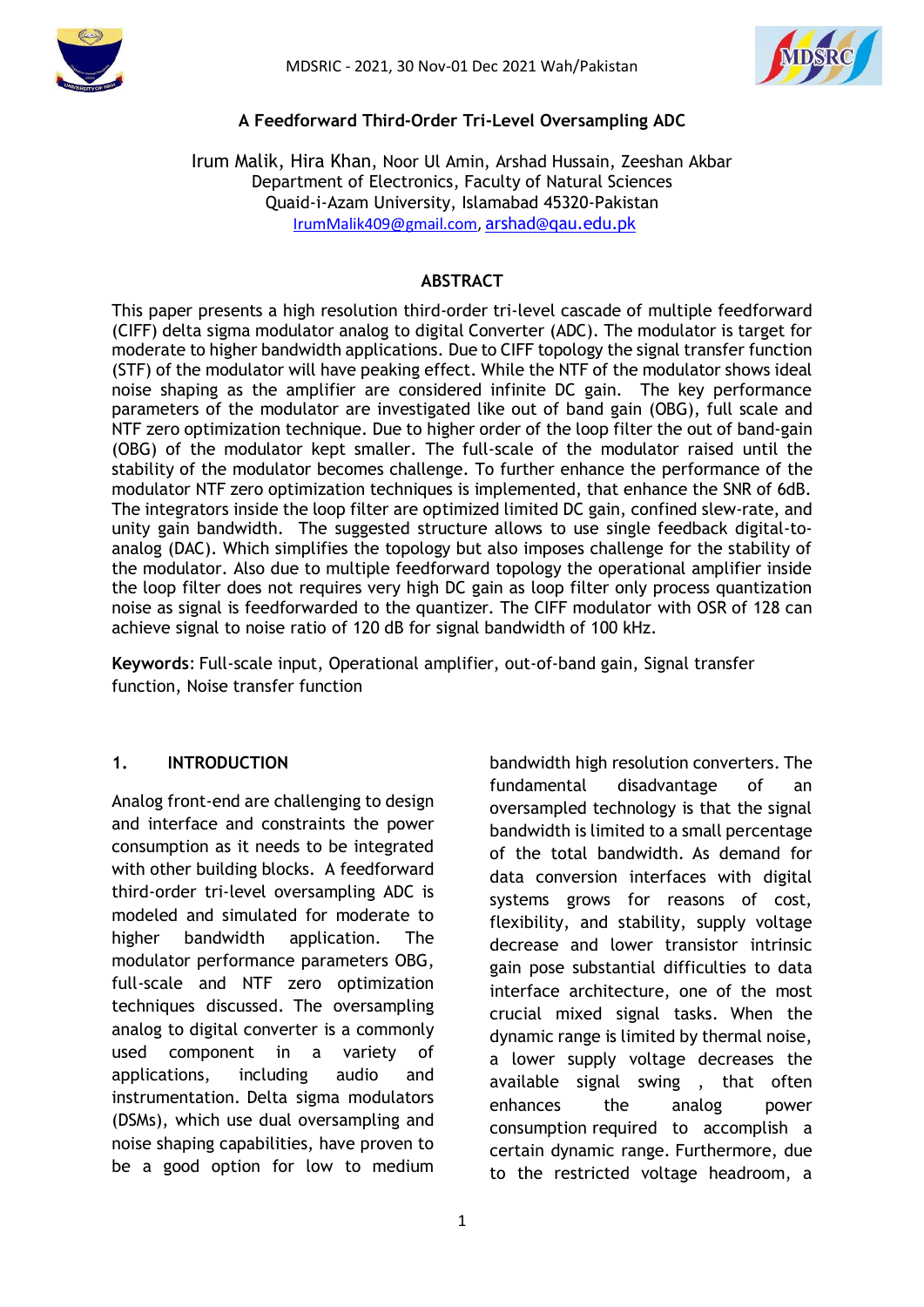



lowered supply voltage limits the circuit topologies that can be used. Designing high precision analog circuits, which performance is sometimes dependent on the quality of the virtual grounds, is made more difficult by decreased transistor inherent gain. Either the sampling frequency or the order of the modulator should be raised to improve the signal bandwidth while retaining the signal to quantization noise ratio (SQNR) and the number of back end quantization levels. Enhanced power consumption is associated with higher sampling frequency, and enhanced noise shaping order is associated with worries about stability. The creation of a 1 V ADC with minimal power consumption has recently received a lot of attention. To begin with, the supply voltage of advanced CMOS technology decreases as the size of the device feature increases. Low supply voltage restricts voltage headroom, therefore for a given dynamic range (DR) requirements, more power is generally required. Second, MOS transistors' intrinsic gain is drastically reduced. The intrinsic gain of devices with a 65 nm process is said to be 80% smaller than that of devices with a 130 nm method. Low internal gain results in low amplifier gain, which has an impact on analog to digital converter correctness. Third, in order to save energy, low power circuitry is in high demand in electronic products. Delta sigma modulators come in a variety of topologies. The cascade of integrators with multiple feedback is the first, while the cascade of integrators with multiple feedforward CIFF is the second. The feedforward approach has the benefit of not having a signal component at the integrator output, and the integrators simply processes the quantization error. As a result, the integrators' voltage swings are decreased. The quantization step is reduced by using a 3-bit quantizer, and swings are reduced even more. The feedforward path has a half second delay, which allows the quantizer's timing requirements to be relaxed. The modulator's characteristic, which will be discussed later, is unaffected by such a delay. The amplifier's gain need is relaxed when the swings are reduced. The integrator can be built using a simple amplifier such as a single stage amplifier or even an inverter based amplifier, which saves power. To improve amplifier gain at low voltage without this characteristic, the cascaded approach must be used. For two reasons, more power is needed. For starters, the power rail and ground have additional branches. Second, in order to ensure amplifier stability in a feedback setup, a significant current is needed to push additional poles associated with cascaded stages far away [1]. Because wideband applications have a low oversampling ratio and the quantizer has a limited number of bits, the demand for high resolution can be fulfilled by obtaining more aggressive noise shaping in delta sigma modulator. As the order of the loop modulator rises, it is more likely to become unstable. To stabilize the high order modulator, the out of band gain (OBG) must be decreased at the cost of increased quantization noise and circuit complexities due to additional coefficient routes. Another option for dealing with the stability issue is to use a Multi stage Noise Shaping delta sigma modulator, which consists of many inherently stable low-order single loop modulators cascaded together [2]. The MASH modulator, however, are more stable because they use cascaded low order modulator loops to improve noise shaping. However, high accuracy analogue component are required to reduce quantization noise leakage due to the matched requirement between analog loop filters and digital transfer functions.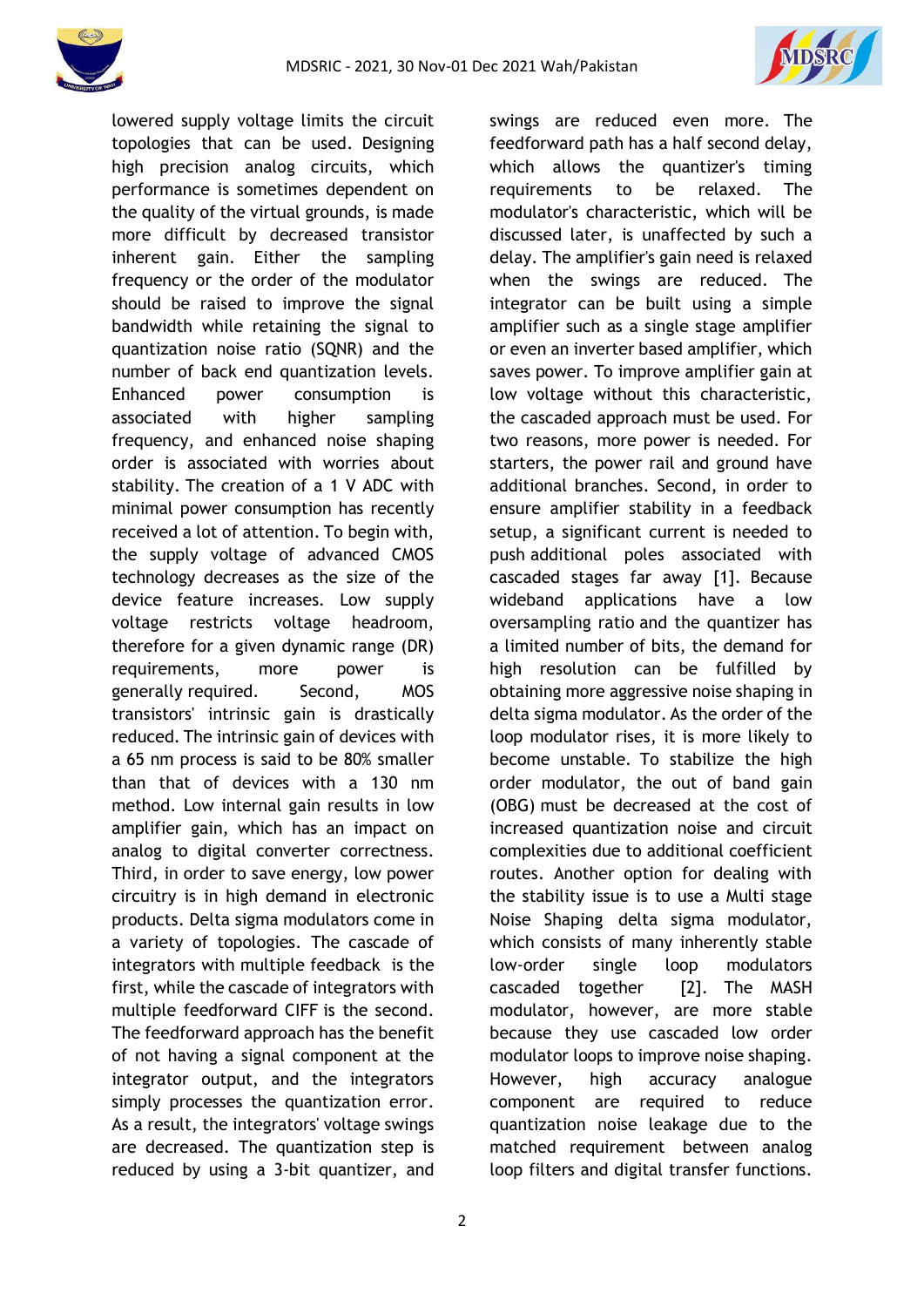

This necessitates the use of highly precise integrators/operational amplifiers, as well as modulator coefficients. Furthermore, in low voltage applications, a high operational amplifier gain need necessitates a multi stage operational amplifier, limiting total efficiency to both stability and power consumption [3].

This paper proposed a high resolution third-order tri-level CIFF delta sigma modulator. The modulator is target for moderate to higher bandwidth applications. Due to CIFF topology the signal transfer function (STF) of the modulator will have peaking effect. While NTF of the modulator shows ideal noise shaping as the amplifier are considered infinite DC gain. The key performance parameters of the modulator are investigated like out-of-band gain (OBG), full-scale and NTF zero optimization technique. Due to higher order of the loop filter the out of band gain (OBG) of the modulator kept smaller. The full-scale of the modulator raised until the stability of the modulator becomes challenge. To further enhance the performance of the modulator NTF zero optimization techniques is implemented, that enhance the SNR of 6dB. The integrators inside the loop filter are optimized limited DC gain, restricted slew-rate, and unity gain bandwidth. The proposed structure allows to use single feedback digital-to-analog (DAC). Which simplifies the topology but also imposes challenge for the stability of the modulator. The CIFF modulator with OSR of 128 can achieve Signal to noise ratio of 120 dB for signal bandwidth of 100 kHz.

After the introduction, the second section discuss the design of the modulator design with CIFF topology, while the third section describes the modeling and simulation of the modulator and explain the role of high performance operational amplifier for

integrator in the third-order multi-bit modulator. Finally, the section four concludes the paper.

#### **2. MODULATOR DESIGN**

A third-order multi-bit modulator modeled using Delta-Sigma Toolbox [8]. The cascade of integrator with multiple feedforward (CIFF) allows much smaller swing inside the loop filter due to multiple feedforwarded signals. Also, the noise transfer function (NTF) shows very smooth noise shaping performance. While the signal-transfer-function (STF) causes shows peaking effect rather than completely smooth response as shown in



**Figure 1: STF and NTF plot (CIFF)**



**Figure 2: STF and NTF plot (CIFF)**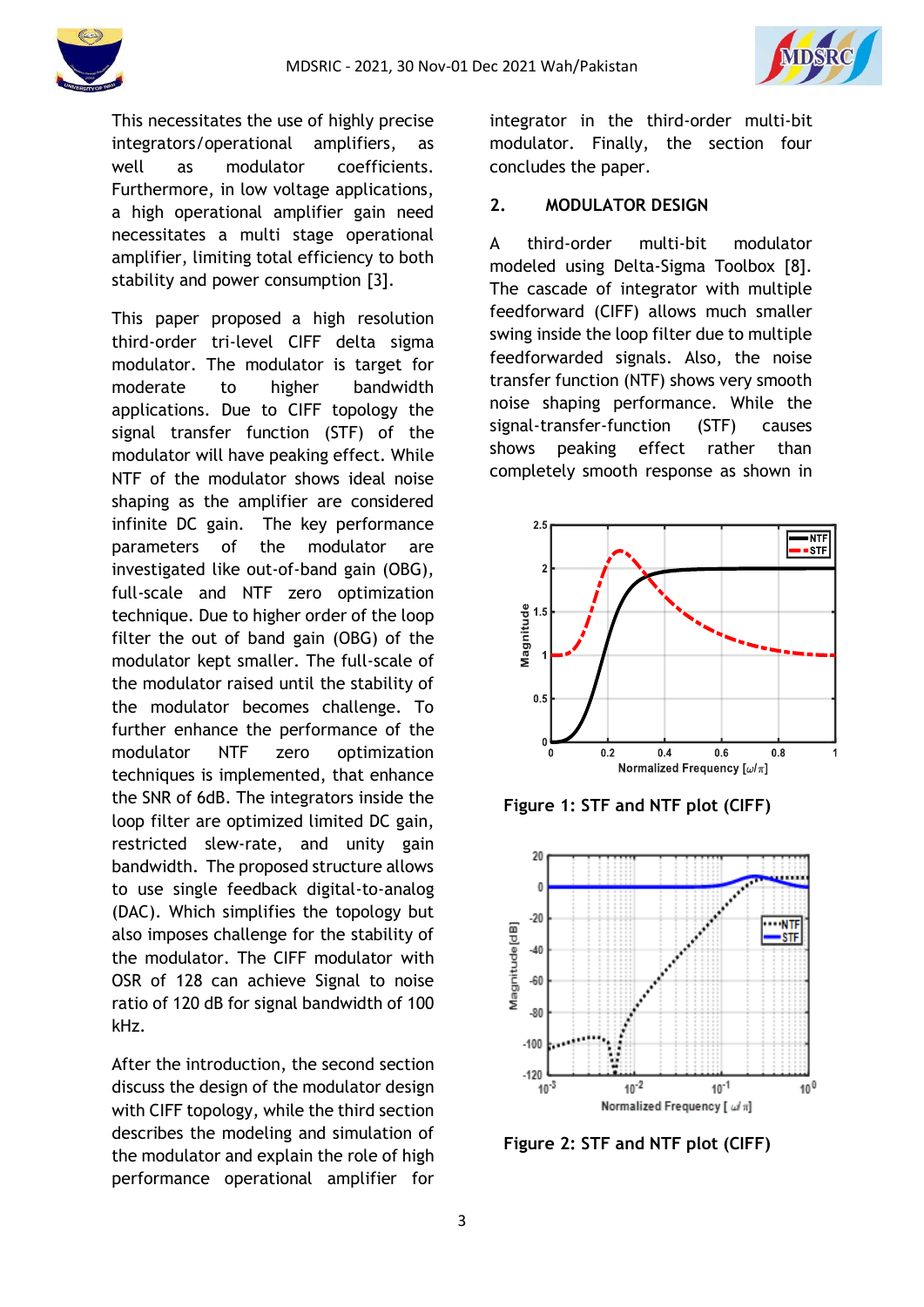

Figure. 1. The NTF zero optimization causes more in-band quantization noise shaped to out-of-band and results in improved performance. The CIFF modulator coefficient obtained from the toolbox shown in Table-I. These coefficients represent the ratio of capacitors at the switched-capacitor implementation, for the discrete-time implementation of the modulator. Those coefficients which are not mentioned, have value zero. The Table II shows the Full-scale comparison of the proposed modulator CIFF topology. With three integrators inside the loopfilter the smaller full-scale results in smaller SNR

### **Table I : CIFF Cofficients**

| <b>Parameters</b> | <b>Values</b> |
|-------------------|---------------|
| a <sub>1</sub>    | 1.33          |
| a <sub>2</sub>    | 0.741         |
| a <sub>3</sub>    | 0.161         |
| b <sub>1</sub>    |               |
| g <sub>1</sub>    | 0.000361      |
| C <sub>1</sub>    |               |
| C <sub>2</sub>    |               |
| C٩                |               |

# **Table II: Full Scale Comparison**

| <b>Full Scale</b> | <b>SNR</b> |
|-------------------|------------|
| $0.1$ volt        | 106        |
| $0.2$ volt        | 111        |
| $0.3$ volt        | 116        |
| $0.4$ volt        | 120        |

### **Table III : OBG vs SNR**

| <b>OBG</b>     | <b>SNR</b> |
|----------------|------------|
| 1.1            | 94         |
| 1.3            | 107        |
| 1.5            | 112        |
| $\overline{2}$ | 120        |
| 2.2            | 123        |
| 2.5            | 125        |
| 3              | 128        |

performance. While larger full-scale results in higher SNR performance. The Table III shows the comparison of OBG and SNR, OBG plays a very important influence in modulator efficiency. The Figure .2 shows the STF and NTF plot of the CIFF third order CIFF topology. Due to ideal integrators with NTF zeroes at DC, the slope is 60dB/decade. The output states of the integrator are shown in the Figure 3. Due to the CIFF topology the swing inside the loop filter is very smaller and requires low DC gain amplifier for the integrators. All operational amplifier inside the loop filter is ideal have infinite gain to suppress the quantization noise in the signal band of the modulator.



**Figure 3: Output PSD plot (CIFF)**



**Figure 4: Output states of the integrators**